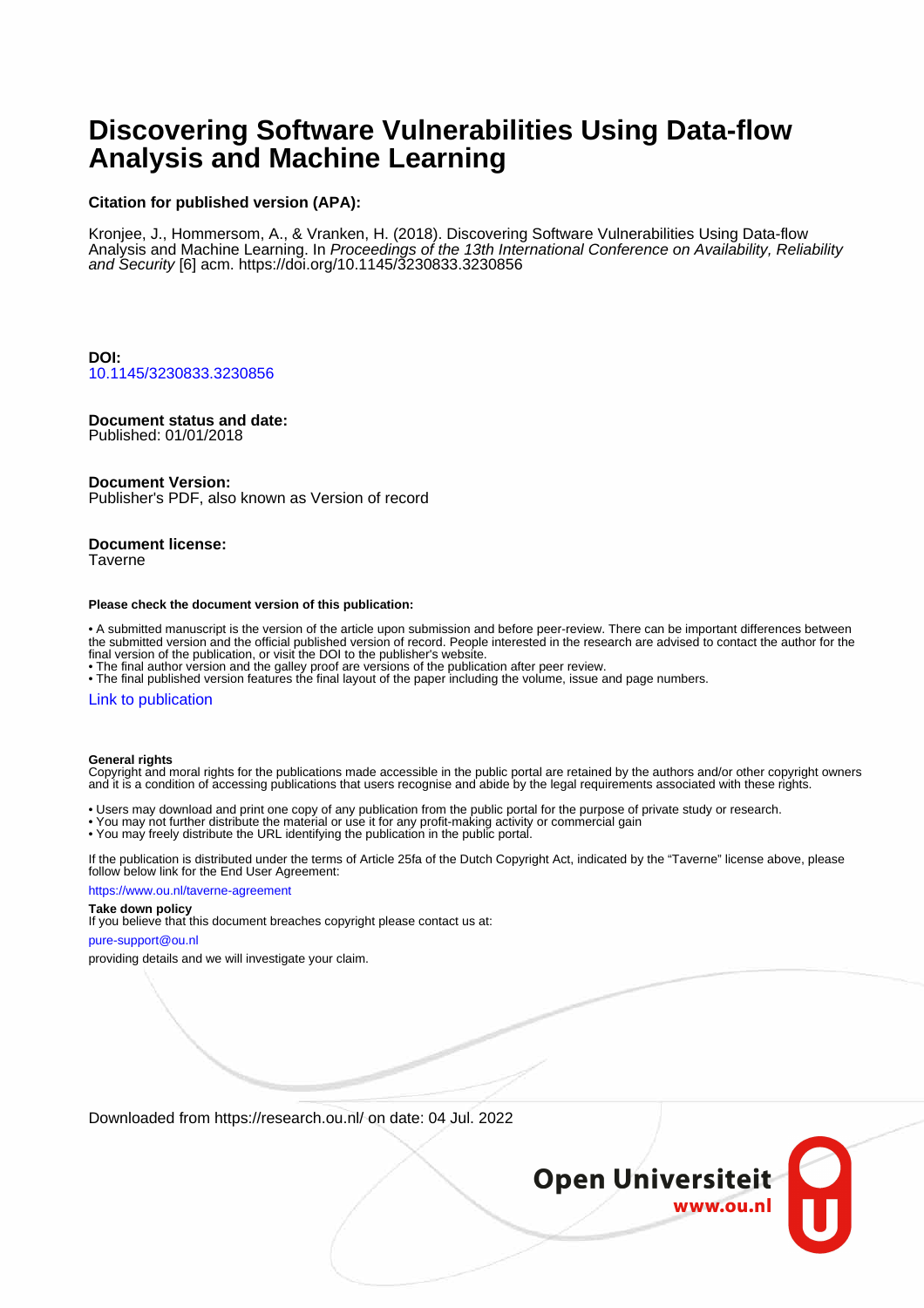# **Discovering software vulnerabilities using data-flow analysis and machine learning**

Jorrit Kronjee Open University of the Netherlands Heerlen, The Netherlands jorrit@wafel.org

Arjen Hommersom Open University of the Netherlands Heerlen, The Netherlands Radboud University Nijmegen, The Netherlands Arjen.Hommersom@ou.nl

Harald Vranken Open University of the Netherlands Heerlen, The Netherlands Radboud University Nijmegen, The Netherlands Harald.Vranken@ou.nl

# ABSTRACT

We present a novel method for static analysis in which we combine data-flow analysis with machine learning to detect SQL injection (SQLi) and Cross-Site Scripting (XSS) vulnerabilities in PHP applications. We assembled a dataset from the National Vulnerability Database and the SAMATE project, containing vulnerable PHP code samples and their patched versions in which the vulnerability is solved. We extracted features from the code samples by applying data-flow analysis techniques, including reaching definitions analysis, taint analysis, and reaching constants analysis. We used these features in machine learning to train various probabilistic classifiers. To demonstrate the effectiveness of our approach, we built a tool called *WIRECAML*, and compared our tool to other tools for vulnerability detection in PHP code. Our tool performed best for detecting both SQLi and XSS vulnerabilities. We also tried our approach on a number of open-source software applications, and found a previously unknown vulnerability in a photo-sharing web application.

# CCS CONCEPTS

• Security and privacy  $\rightarrow$  Vulnerability scanners; Software security engineering; Web application security; • Computing methodologies  $\rightarrow$  Supervised learning by classification; • Software and its engineering  $\rightarrow$  Automated static analysis;

## KEYWORDS

Software security, vulnerability detection, static code analysis, machine learning, data-flow analysis

#### ACM Reference Format:

Jorrit Kronjee, Arjen Hommersom, and Harald Vranken. 2018. Discovering software vulnerabilities using data-flow analysis and machine learning. In *ARES 2018: International Conference on*

ACM ISBN 978-1-4503-6448-5/18/08. . . \$15.00

*Availability, Reliability and Security, August 27–30, 2018, Hamburg, Germany.* ACM, New York, NY, USA, [10](#page-10-0) pages. [https:](https://doi.org/10.1145/3230833.3230856) [//doi.org/10.1145/3230833.3230856](https://doi.org/10.1145/3230833.3230856)

# 1 INTRODUCTION

Despite the increasing efforts for improving software security, vulnerabilities in software code are still of major concern. For instance, 5000 to 8000 newly discovered vulnerabilities have been reported yearly since 2012 in the National Vulnerability Database (NVD), and in 2017 more than 14000 vulnerabilities were reported [\[18\]](#page-10-1). Vulnerability discovery is often a tedious task which requires intimate knowledge of the system, the programming language, and possible attack scenarios. The difficulty of these tasks creates a strong demand for new methods that facilitate vulnerability discovery.

Various methods have been developed for discovering vulnerabilities in software code, which can be categorized as manual inspection, static (code) analysis, and dynamic analysis. Each of these methods has its limitations. As source code projects grow, manual inspection quickly becomes unfeasible.

Static analysis is performed by analysing the program code without running it. The main advantage of static analysis is that all paths in the code can be considered. Typically, a predefined set of rules is used to find vulnerabilities such as the use of insecure library functions, buffer overflows, or insufficient data validation. An obvious limitation is that only the vulnerabilities covered by the rule set can be discovered. The first static analysis tools appeared early 2000 (such as Flawfinder, ITS4, and RATS) [\[4\]](#page-10-2). They simply checked the usage of potentially dangerous functions such as strcpy(). Since then, many more advanced tools have been developed. Most tools employ taint analysis, which checks the usage of variables that originate from input that can be modified (directly or indirectly) by the user. Dynamic languages have been a challenge for static analysis, since properties such as run-time source inclusion, usage of eval functions, object runtime alteration, and reflection can only be fully evaluated at run-time.

Dynamic analysis is performed by testing the program code during run-time and can be applied with or without the availability of source code. Dynamic analysis can be done by vulnerability scanners that use a defined set of malicious patterns. Although they are popular for penetration testing, they cannot guarantee complete code coverage since the code

Permission to make digital or hard copies of all or part of this work for personal or classroom use is granted without fee provided that copies are not made or distributed for profit or commercial advantage and that copies bear this notice and the full citation on the first page. Copyrights for components of this work owned by others than the author(s) must be honored. Abstracting with credit is permitted. To copy otherwise, or republish, to post on servers or to redistribute to lists, requires prior specific permission and/or a fee. Request permissions from permissions@acm.org.

*ARES 2018, August 27–30, 2018, Hamburg, Germany*

<sup>©</sup> 2018 Copyright held by the owner/author(s). Publication rights licensed to ACM.

<https://doi.org/10.1145/3230833.3230856>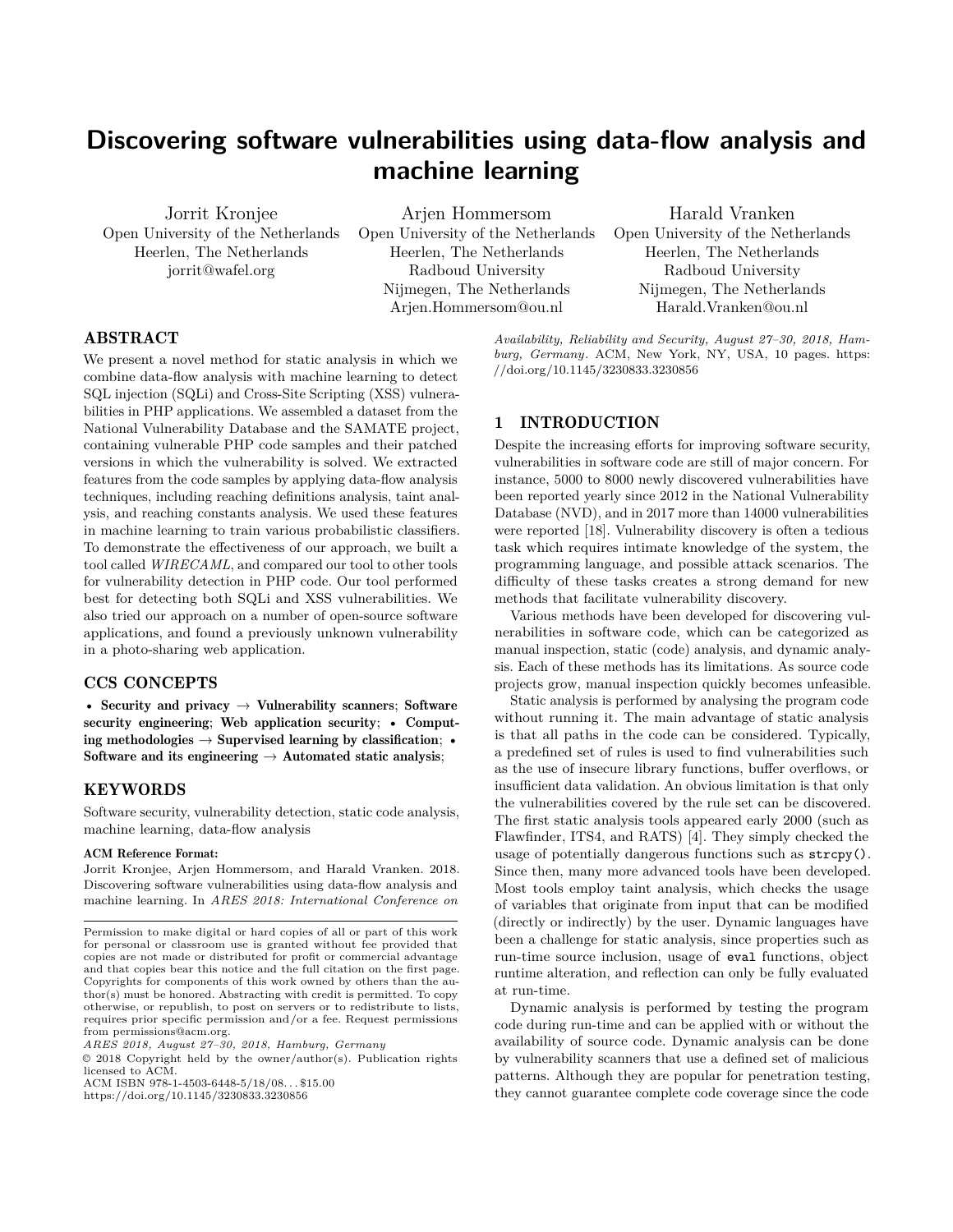is tested without knowledge of the code structure. Furthermore, they are limited to the set of malicious test patterns applied. Fuzzers improve this to some extent by generating semi-random test patterns, and some fuzzers add instrumentation to the code for discovering code branches [\[13\]](#page-10-3).

In this paper, we combine data-flow analysis with machine learning to create a novel method for static analysis to identify vulnerabilities. We created a dataset containing PHP source code files that each have a SQL injection (SQLi) or Cross-Site Scripting (XSS) vulnerability, as well as the patched versions of the files in which the vulnerability is solved. Next, we generated control-flow graphs (CFGs) for the code in each file. We extracted features from these CFGs that relate to data flow, and we applied these features in machine learning to train various probabilistic classifiers. Given an input, a probabilistic classifier outputs not only the most likely class that the input belongs to, but also the probability distribution considering all classes. In our case, the outputs are the probabilities that the code contains either a SQLi or XSS vulnerability.

We provide the following contributions: (1) we show that relevant features can be extracted from CFGs; (2) we show that these features can be used successfully to train a probabilistic classifier for detecting SQLi and XSS vulnerabilities with high accuracy; (3) we compare the performance of various probabilistic classifiers with these features; (4) we compare the detection accuracy of our approach against other static code analysis tools; (5) we demonstrate that our approach can be used to find vulnerabilities in open-source PHP software code that have not been discovered before. We implemented our approach in Python and created tooling named *WIRECAML*, which is available as open-source software under the MIT license [\[11\]](#page-10-4).

The remainder of the paper is organised as follows: We first describe related work on the usage of machine learning for vulnerability detection in Section [2.](#page-2-0) Next, we present how we extract relevant features from CFGs in Section [3.](#page-3-0) We outline our dataset, experimental setup, and the performance of the classifiers in Section [4.](#page-4-0) In Section [5](#page-6-0) we compare the performance of our tool against other tools, and in Section [6](#page-7-0) we apply our tool for detecting vulnerabilities in a number of open-source software applications. We discuss limitations of our approach and directions for future work in Section [7.](#page-9-0) We conclude the paper with Section [8.](#page-9-1)

# <span id="page-2-0"></span>2 RELATED WORK

A recent survey by Ghaffarian et al. [\[8\]](#page-10-5) split work in the area of machine learning and vulnerability discovery into three main categories: vulnerability prediction based on software metrics, anomaly detection, and vulnerable code pattern recognition. Only very modest results have been achieved so far with vulnerability prediction based on software metrics [\[6,](#page-10-6) [32,](#page-10-7) [35,](#page-10-8) [37\]](#page-10-9). Vulnerability discovery by anomaly detection is only effectively applicable for mature software systems, and is unable to distinguish vulnerabilities from defects [\[42\]](#page-10-10). Our work can be categorised as vulnerable code pattern recognition, which we consider as the most promising category.

Vulnerable code pattern recognition analyses and extracts features from program source code, striving to extract models and patterns of vulnerable code. The common theme is to gather a large dataset of vulnerable samples, process them to extract feature vectors from each sample, and utilise machine learning algorithms to automatically learn a pattern recognition model for software vulnerabilities. To this end, different approaches are used to process and extract features from program source code, such as code parsing, static data-flow and control-flow analysis, dynamic analysis, and text mining.

Yamaguchi et al. proposed a method for assisted discovery of vulnerabilities in source code by introducing the concept of 'vulnerability extrapolation' [\[39,](#page-10-11) [40\]](#page-10-12). Their method proceeds by extracting abstract syntax trees from the code and determining structural patterns in these trees, such that each function in the code can be described as a mixture of these patterns. This representation enables the deconstruction of a known vulnerability into a graph query and extrapolates it to a code base, such that functions potentially suffering from the same flaw can be suggested to the analyst. In later research, these researchers proposed a new graph representation named 'code property graph' for modelling and discovering vulnerabilities by means of graph traversals [\[38,](#page-10-13) [41\]](#page-10-14). The code property graph merges concepts of classic program analysis (abstract syntax trees, control-flow graphs, and program dependence graphs) into a joint data structure. This data structure is then stored in a graph database allowing an analyst to construct template queries to find new instances of a known vulnerability. Although this is a novel approach to assist a security analyst, it requires a fair amount of knowledge of both the application that is investigated and the query language. Moreover, this research was limited to C and C++.

Shar and Tan investigated PHP and proposed a set of 20 static code attributes based on data-flow analysis that can be used to predict program statements that are vulnerable to SQLi and XSS attacks [\[29,](#page-10-15) [30\]](#page-10-16). These 20 static code attributes reflect different data-flow aspects of a code segment, such as the number of statements that input data from various sources (e.g., HTTP requests, files, databases), the type of input data, the number of different output sink statements (e.g., database queries, HTML outputs), and the number of different input validation and sanitisation statements. To evaluate the effectiveness of the attributes, the authors developed a tool called *PhpMiner* and performed experiments on eight open source web applications written in PHP. The authors also compared the performance of *PhpMiner* against *Pixy*. On average, *Pixy* discovered more vulnerabilities but also produced many more false positives compared to *PhpMiner*. (We compared *Pixy* with our tooling, see Section [5.](#page-6-0))

In later research, Shar et al. predicted vulnerabilities using hybrid code attributes [\[31\]](#page-10-17). Dynamic analysis was incorporated into static analysis to improve the classification accuracy. Shar et al. further extended their work by adding Remote Code Execution and File Inclusion to their vulnerability scope and employing a technique called 'static backward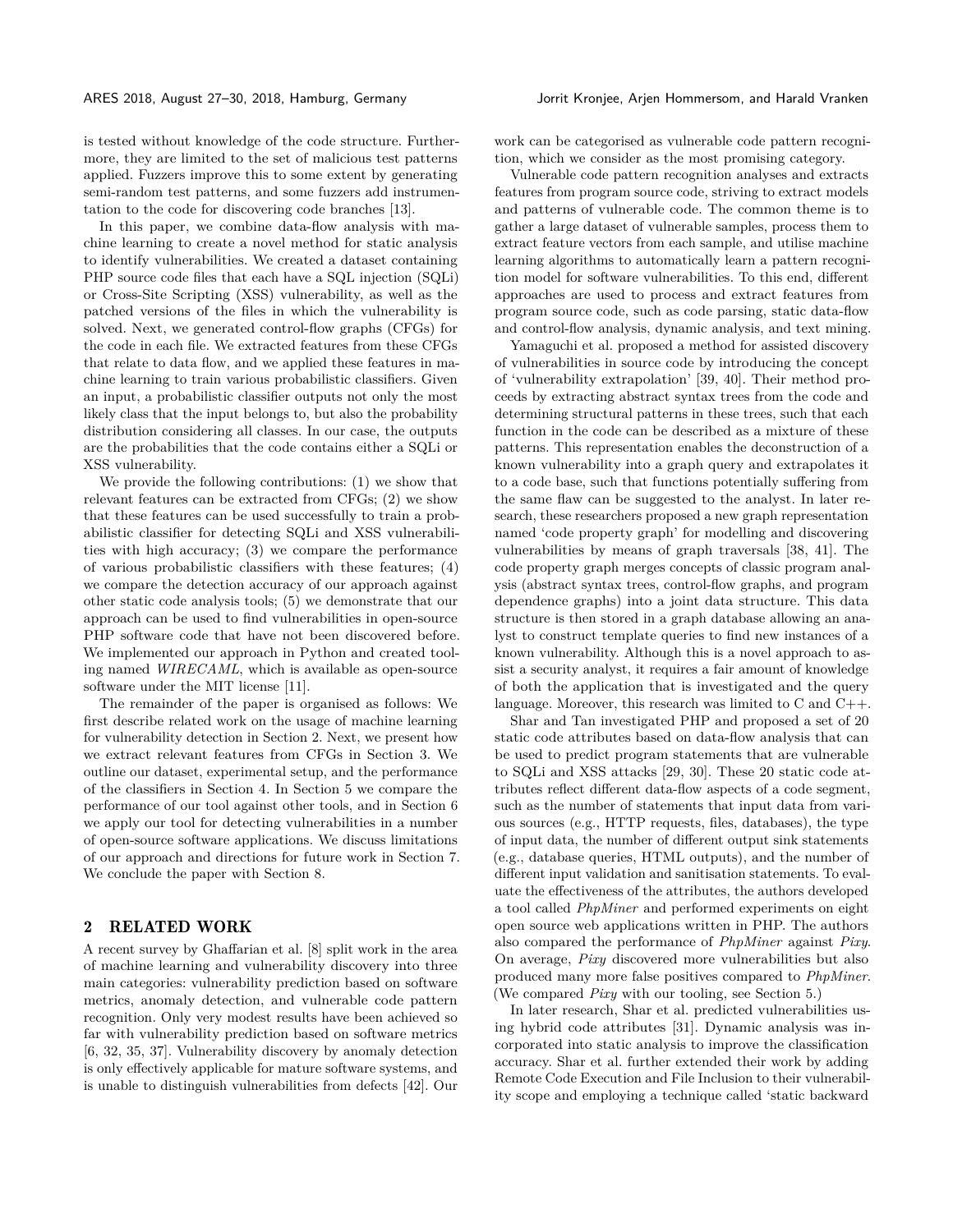program slicing' in order to extract different execution paths from program slices [\[28\]](#page-10-18). They also modified their feature set to include 10 static and 22 dynamic attributes and used a semi-supervised approach alongside the supervised approach for vulnerability prediction, where the semi-supervised approach can be used when there is a shortage of labelled training data. These were then implemented in a new version of *PhpMiner*. (We tried to obtain a copy of *PhpMiner* and its dataset for comparison, unfortunately without success.)

Medeiros et al. [\[12\]](#page-10-19) asserted that taint analysis could be an effective mechanism for vulnerability discovery if machine learning is used to remedy the high false-positives rate. The proposed approach was implemented as a tool named Web Application Protection (*WAP*), consisting of several steps: first, taint flow analysis is performed on PHP source code to identify possible XSS, SQLi, file inclusion, and OS command injection vulnerabilities. Second, the trained Logistic Regression classifier was used to exclude false-positive reports based on 14 manually selected attributes. Third, a fixed set of code templates was used to correct the detected vulnerable sinks in the source code. For evaluation, the authors compared the results of *WAP* against *Pixy* and *PhpMiner*. The reported results indicate that *WAP* performs significantly better than the other tools.

## <span id="page-3-0"></span>3 EXTRACTING FEATURES

As a first step in our approach, we extract features. We parse the PHP source code files in our dataset and convert them into abstract syntax trees (ASTs) using the *phply* parser [\[21\]](#page-10-20). Next, we derive CFGs from the ASTs, from which we extract features. Although our research focuses on PHP, we select language-neutral features as much as possible, so that our approach can be applied to other dynamic languages in later research. A CFG represents all paths that might be traversed through program code during its execution [\[1\]](#page-10-21). It is a directed graph where the nodes represent basic blocks and edges represent possible transfer of control flow from one basic block to another. CFGs are commonly used in dataflow analysis. We apply reaching definitions analysis, taint analysis, and reaching constants analysis to extract features from the CFGs, as described in the following subsections.

#### <span id="page-3-2"></span>3.1 Reaching definitions analysis

Reaching definitions analysis is a data-flow analysis technique which statically determines which definitions may reach a given point in the code [\[17\]](#page-10-22). A definition of a variable  $x$  is a statement that assigns, or may assign, a value to  $x$ . A definition d is said to reach a point p if there exists a path from d to p such that d is not *killed*, i.e. not overwritten by another definition of the same variable, along that path. For each basic block b in a CFG, four sets are defined: IN[b] represents all incoming definitions from preceding blocks; GEN[b] represents the definitions made inside b; KILL[b] represents the definitions in all other basic blocks of the CFG that are killed by the definitions in b; OUT[b] represents the definitions at the output of block b, where  $OUT[b] = GEN[b]$ 

<span id="page-3-1"></span>

Figure 1: Example of a control-flow graph

∪ (IN[b] - KILL[b]). Once we have constructed the reaching definitions, we determine the use-definition chains (UD chains) for each definition. A UD chain consists of a use of a variable, and all the definitions of that variable that can reach that use without any other intervening definitions. SQLi and XSS vulnerabilities are typically due to the use of potentially vulnerable functions and a lack of sanitisation. We use the UD chain for each line in the program code to determine which functions may have been used in the paths to that line. We consider the presence of functions as features.

Figure [1](#page-3-1) shows the CFG of an example program that accepts user input, creates a SQL query with the supplied input,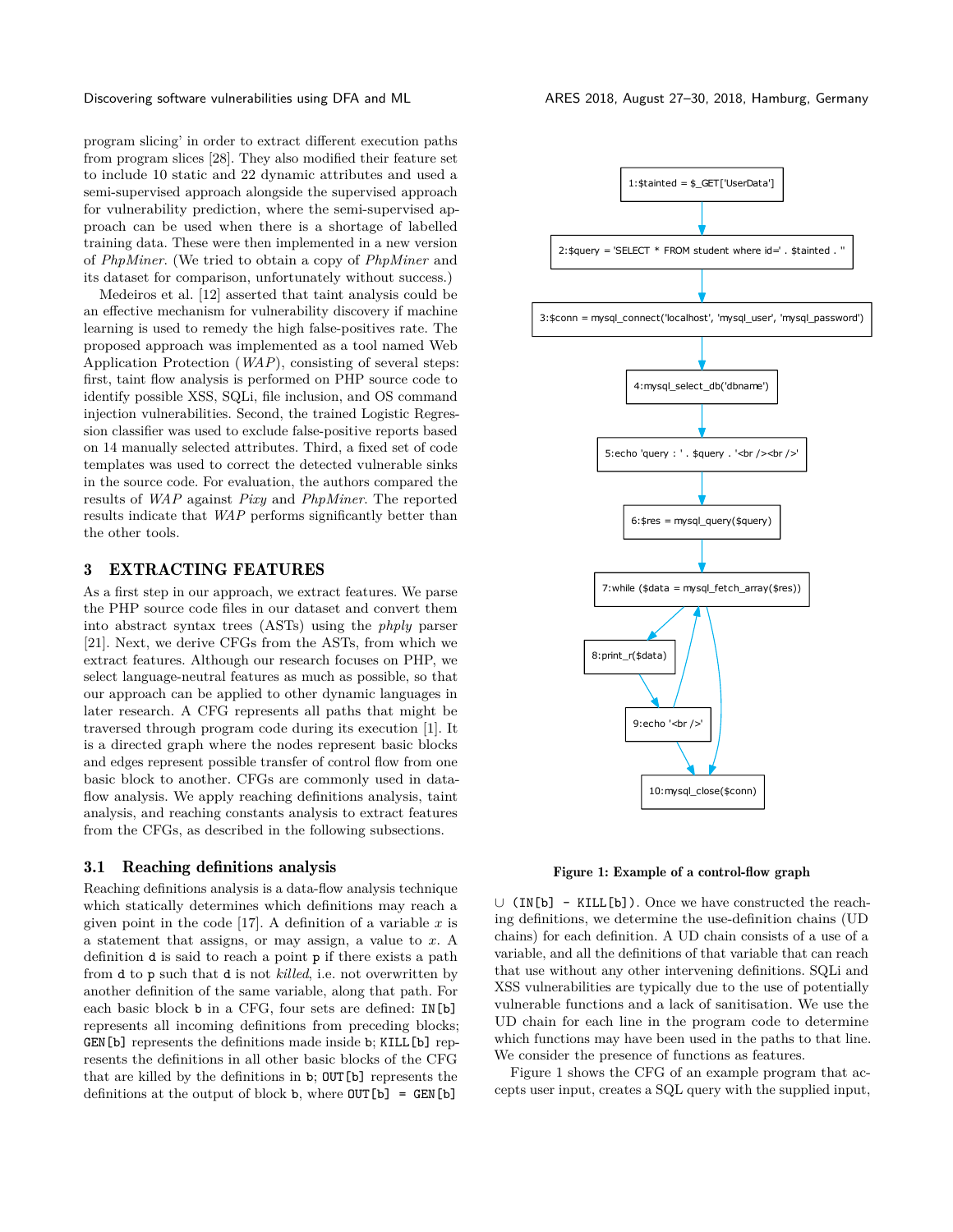ARES 2018, August 27–30, 2018, Hamburg, Germany Jorrit Kronjee, Arien Hommersom, and Harald Vranken

<span id="page-4-1"></span>

|    |  | line echo mysql mysql mysql mysql mysql print vuln.<br>close connect fetch query select r | array | db |  |
|----|--|-------------------------------------------------------------------------------------------|-------|----|--|
|    |  |                                                                                           |       |    |  |
|    |  |                                                                                           |       |    |  |
|    |  |                                                                                           |       |    |  |
|    |  |                                                                                           |       |    |  |
|    |  |                                                                                           |       |    |  |
|    |  |                                                                                           |       |    |  |
|    |  |                                                                                           |       |    |  |
|    |  |                                                                                           |       |    |  |
|    |  |                                                                                           |       |    |  |
| 10 |  |                                                                                           |       |    |  |

Table 1: Dataset derived from the CFG of Figure [1](#page-3-1)

executes the query, and displays the results. The program contains a SQLi vulnerability as the user input is not sanitised. The injected SQL query is executed on line 6, while the results of the query are used on lines 7 and 8. We therefore consider lines 6, 7, and 8 as vulnerable.

Using UD chains, we create Table [1](#page-4-1) which shows the functions each line depends upon. For instance, line 7 uses mysql\_fetch\_array with parameter \$res, which is defined on line 6 by function mysql\_query. The last column indicates whether a line is marked as vulnerable. This table is an appropriate input for our probabilistic classifiers, where the vulnerable column is used as the class and the other columns (except the first column) are used as the features.

#### 3.2 Taint analysis

Tainted data is data that can be modified (either directly or indirectly) by potentially malicious users, and thus can cause security problems at vulnerable points in the program (called sensitive sinks). Tainted data may enter the program through unsafe channels, and can spread across the program via assignments and similar constructs.

We assume that a variable is untainted when its type is *float*, *int*, *double*, or *bool*. This also applies when a variable is casted to these types, by functions such as floatval or intval. Variables that are not untainted are considered tainted. Variables that are composites of other variables follow the rules shown in Table [2.](#page-4-2)

By (re)using the reaching definitions (see Section [3.1\)](#page-3-2), we can identify for each line whether it contains tainted data. When a line contains multiple variables, the rules in Table [2](#page-4-2) are followed. Simply put, if at least one variable is tainted, the whole line is considered tainted. We use the taintedness of each line as input feature for our probabilistic classifiers. In this analysis, we do not take possible sanitisation of the tainted variables into account.

## 3.3 Reaching constants analysis

Tainted data can be sanitised, which removes harmful properties and hence transforms tainted data into untainted data. Vulnerabilities such as SQLi and XSS can be avoided by proper input sanitisation. Sanitisation can be done in various ways in the program code, using predefined filters or dedicated code. In PHP the function filter\_var(var, filtername,

<span id="page-4-2"></span>

| \$а       | SЬ                  | Result    |
|-----------|---------------------|-----------|
|           | untainted untainted | untainted |
| untainted | tainted             | tainted   |
| tainted   | untainted           | tainted   |
| tainted   | tainted             | tainted   |

Table 2: Composing tainted variables \$a and \$b

 $options)$  filters the variable specified in the first argument  $var$ with a filter specified by the constant *filtername*. Such filters can be used for sanitising. For instance, the filter FILTER\_ SANITIZE\_NUMBER\_INT removes all characters except digits, plus, and minus sign, while FILTER\_SANITIZE\_STRING strips all tags and optionally strips or encodes special characters of a string.

Since identifying all possible sanitisation filters is infeasible and hard to maintain, we also include all constants as features using the same method as outlined in Section [3.1.](#page-3-2) In this way, the method could straightforwardly be applied to other dynamic languages where custom sanitisation functions with filters as parameters are used.

## <span id="page-4-0"></span>4 TRAINING THE CLASSIFIERS

In this section, we will first describe the dataset that we used for training and evaluation. Then, we evaluate the performance of five different probabilistic classifiers for this problem. Finally, we study the impact of the three different types of features that were discussed in the previous section on the predictive performance.

# <span id="page-4-3"></span>4.1 Dataset

We assembled a dataset from the NVD [\[18\]](#page-10-1) and the SAMATE dataset [\[26\]](#page-10-23).

The NVD is a vulnerability database maintained by NIST, containing real-world code snippets of vulnerable code. It is based upon the Common Vulnerabilities and Exposures (CVE) [\[14\]](#page-10-24) standard vulnerability dictionary. The vulnerabilities contained in the NVD are classified according to the Common Weakness Enumeration (CWE) [\[15\]](#page-10-25). We only extracted vulnerabilities from the NVD classified as CWE-79 and CWE-89, which relate to XSS and SQLi vulnerabilities respectively, and selected only those code snippets that are written in PHP. We used the XML feed as provided by the NVD to extract relevant information from the years 2002 (when NVD started) to 2016. The NVD unfortunately does not contain patches, but instead links to the source code repositories were the code snippets originate from. We manually followed up these links (if available) and looked for the patches. In the end, we were able to derive 28 code snippets containing SQLi vulnerabilities and 81 code snippets containing XSS vulnerabilities from the NVD, as well as the corresponding patches. In the vulnerable code snippets, we marked the lines that are removed by the patches as the vulnerable lines. We consider all other lines as non-vulnerable.

We extended our dataset with test cases from the NIST Software Assurance Metrics And Tool Evaluation (SAMATE)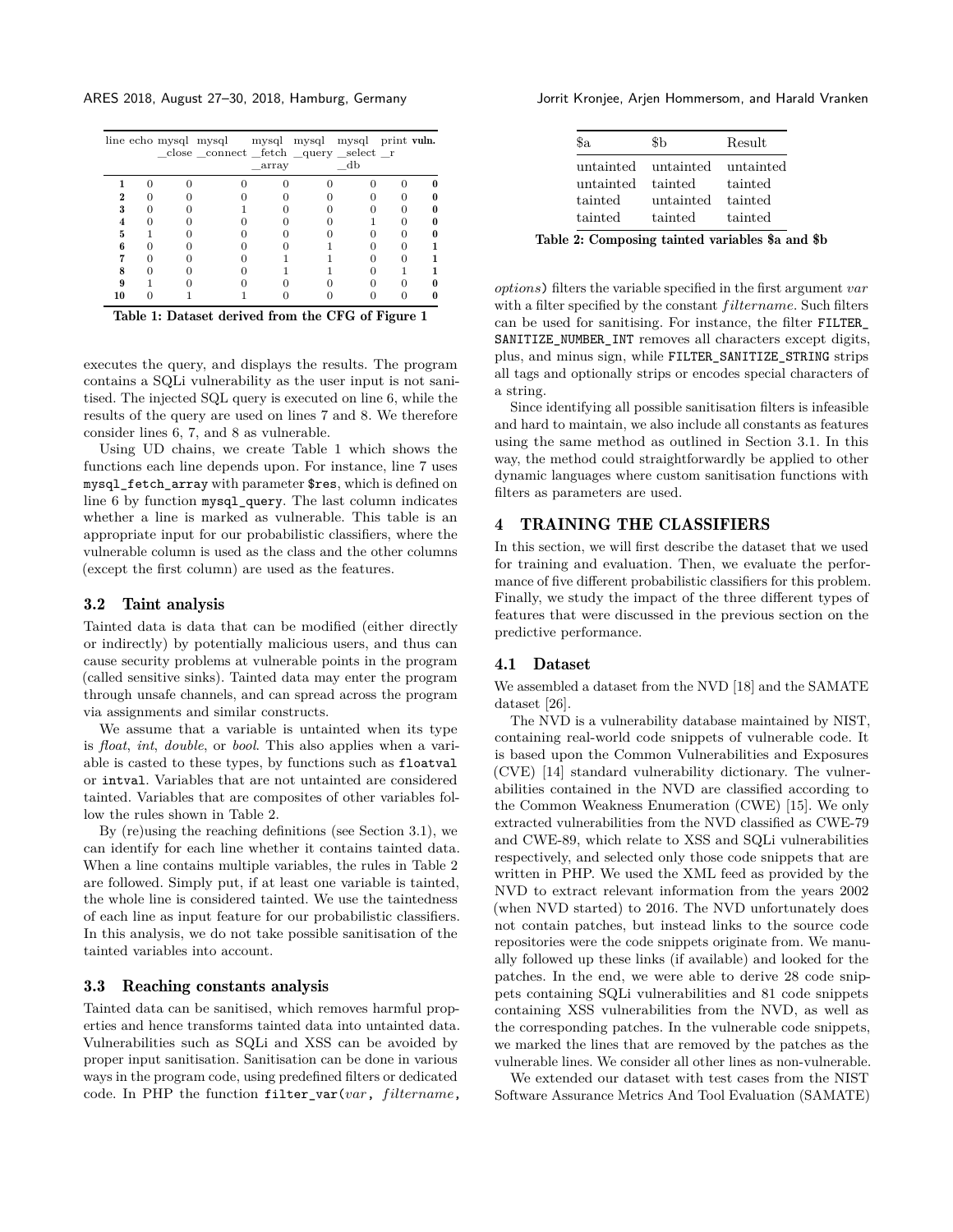Discovering software vulnerabilities using DFA and ML **ARES 2018, August 27-30, 2018, Hamburg**, Germany

project. This dataset includes synthetic PHP test cases for SQLi and XSS vulnerabilities that were generated by a tool [\[33,](#page-10-26) [34\]](#page-10-27). The test cases are separated into safe (nonvulnerable) and unsafe (vulnerable) categories. We derived 3904 unsafe and 6176 safe XSS test cases, and 912 unsafe and 8640 safe SQLi test cases. We also derived an XML file containing the file names and vulnerable line numbers.

We assembled our dataset by including all of the vulnerable code snippets from the NVD and SAMATE. Since the number of non-vulnerable code snippets was much larger, we only included a random sample of the non-vulnerable code snippets in our dataset (20% of non-vulnerable files for SQLi, and 7% of non-vulnerable files for XSS). This sampling also allowed us to reduce the size of the dataset, which prevented memory issues for our tooling. The proportion of vulnerable to nonvulnerable code lines in our sampled dataset is 1 to 80 for SQLi and 1 to 67 for XSS.

## 4.2 Experimental setup

We split our dataset into three parts: a training set, a tuning set, and a test set, where the split was 70%, 10% and 20% respectively. Table [3](#page-5-0) shows the sizes of these sets. We used the training set to train our classifiers, the tuning set to tune their parameters, and the test set to evaluate our classifiers. As a performance criterion, we chose the area under the precisionrecall curve (AUC-PR), which works well in cases where the dataset is highly skewed [\[5\]](#page-10-28), such as in our dataset. Given a set of predictions from a classifier that outputs a probability, we can obtain a deterministic classifier by classifying an example as vulnerable if the classifier outputs a probability  $p > c$ for the vulnerability class, where  $c$  is a particular threshold. Suppose  $tp$  is the number of true positives,  $fp$  is the number of false positives, and  $fn$  is the number of false negatives, then precision is defined as:

$$
Prec = \frac{tp}{tp + fp}
$$

and recall or true-positive rate is defined as:

$$
Recall = \frac{tp}{tp + fn}
$$

The precision-recall (PR) curve shows the trade-off between precision and recall by varying the threshold  $c$ .

Based on the extracted features, we trained five basic classifiers: decision tree, random forest, logistic regression, naive Bayes, and tree augmented naive Bayes (TAN). See e.g. [\[7\]](#page-10-29) for an overview of these techniques. Naive Bayes classifiers and TANs model a joint probability distribution over the features and the class variable (vulnerable / not

<span id="page-5-0"></span>

|          | SQL       |       | <b>XSS</b> |       |
|----------|-----------|-------|------------|-------|
|          | non-vuln. | vuln. | non-vuln.  | vuln. |
| training | 153,011   | 1,898 | 189,312    | 2,848 |
| tuning   | 23,418    | 311   | 27,230     | 390   |
| testing  | 45,523    | 568   | 5,7468     | 841   |
| total    | 221.952   | 2.777 | 274,010    | 4,079 |

Table 3: Number of lines included in datasets

<span id="page-5-1"></span>

| <b>Classification method</b> | Vulnerability | <b>AUC-PR</b> |
|------------------------------|---------------|---------------|
| Decision tree                | SQLi          | 0.88          |
| Random forest                | SQLi          | 0.85          |
| Logistic regression          | SQLi          | 0.87          |
| Naive Bayes                  | SQLi          | 0.64          |
| <b>TAN</b>                   | SQLi          | 0.75          |
| Decision tree                | <b>XSS</b>    | 0.82          |
| Random forest                | XSS           | 0.82          |
| Logistic regression          | <b>XSS</b>    | 0.79          |
| Naive Bayes                  | <b>XSS</b>    | 0.69          |
| TAN                          | <b>XSS</b>    | 0.81          |

Table 4: Comparison of several probabilistic classifiers in terms of AUC-PR values

vulnerable), with different underlying assumptions. Decision trees and logistic regression model a conditional distribution for the class variable given the features. Finally, random forest is an ensemble learning method where predictions from multiple decision trees are combined to improve their individual performance.

We used the tuning set to determine the best hyperparameters, which are the parameters of a model training algorithm and are set prior to the learning process. To optimise these hyperparameters we used grid search, which is an exhaustive search through the space of the hyperparameters. As we are trying to optimise our models for the AUC-PR value, we use the AUC-PR value on the tuning set as a performance metric. This was implemented using the Python *scikit-learn* [\[20\]](#page-10-30) library which contains various probabilistic classifiers as well as tools for feature extraction and normalization, choosing features, model selection, and validation.

### <span id="page-5-2"></span>4.3 Classifier performance

Table [4](#page-5-1) shows the performance of the different probabilistic classifiers for detecting SQLi and XSS vulnerabilities. The first observation is that the AUC-PR is generally better for the SQLi than for the XSS vulnerabilities. Considering that XSS attacks are more diverse (stored vs. reflected, multiple sinks), it is possible that the performance of the XSS classifiers was affected by this extra complexity. Secondly, the decision tree classifier outperforms the other methods for detecting SQLi vulnerabilities, although the difference with the random forest and logistic regression classifiers is small. For XSS, all methods show a similar performance, except for the naive Bayes classifier.

Since the decision tree classifier outperforms the other methods in these experiments and is simpler than the random forest, we selected this classifier for further evaluation, which is described in the remainder of this paper. The precisionrecall graphs of this classifier are shown in Figure [2](#page-6-1) and Figure [3](#page-6-1) respectively for both types of vulnerabilities.

#### 4.4 Feature performance

To get a better feeling for which features are most relevant for the performance, we have looked at the contribution of the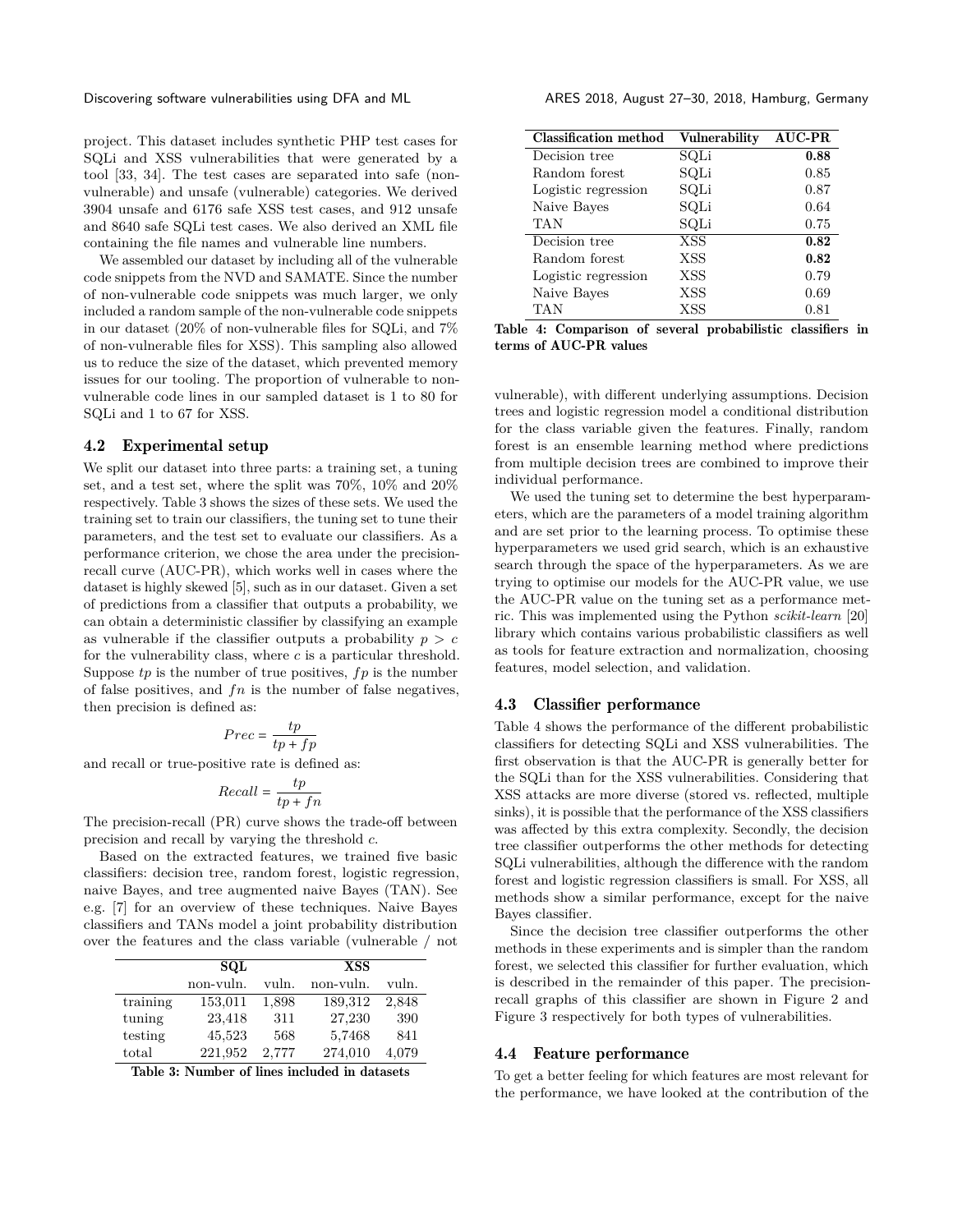<span id="page-6-1"></span>

Figure 2: PR curve of decision tree classifier for SQLi



Figure 3: PR curve of decision tree classifier for XSS

three types of features that were introduced in the previous section, i.e., functions, taint analysis, and constants. To see their contribution, we have built models where we leave out one of these feature types to establish their contribution to the model's performance.

The results are shown in Figures [4](#page-6-2) and [5.](#page-6-2) The PR-curve named 'all' is the combination of all feature types and is considered the baseline. Although all feature types seem to add to the model's performance, the taint feature seems to have little to negligible impact. This may have to do with the method used as our taint analysis does not take into account sanitisation functions, which means that most variables are tainted. It could also be because the information encoded by the taint feature is highly dependent on the other features.

#### <span id="page-6-0"></span>5 COMPARISON TO OTHER TOOLS

Over the years various static code analysis tools have been created for PHP. Some of these tools are nothing more than

<span id="page-6-2"></span>

Figure 4: Contribution of feature types for SQLi



Figure 5: Contribution of feature types for XSS

a glorified 'grep', while others do some form of data-flow analysis. NIST maintains a curated list of source code security analysers [\[19\]](#page-10-31). In this section, we look at a comparison between our tool and these existing tools.

#### 5.1 PHP static analysis tools

For our comparison, we selected candidate tools on completeness (is it able to find SQLi as well as XSS vulnerabilities?), implementation (can it do more than just searching for names of potentially vulnerable functions?), and output (does it show where the vulnerability is?). Based on these criteria, we selected four tools (*Pixy* [\[9\]](#page-10-32), *RIPS* [\[24\]](#page-10-33), *WAP* [\[12,](#page-10-19) [36\]](#page-10-34), and *Yasca* [\[27\]](#page-10-35)) to compare with our own tool.

*Pixy* is a static code analysis tool that scans PHP applications for security vulnerabilities. More precisely, flow-sensitive, interprocedural, and context-sensitive data-flow analysis are used to discover vulnerable points in a program. In addition, alias and literal analysis are employed to improve the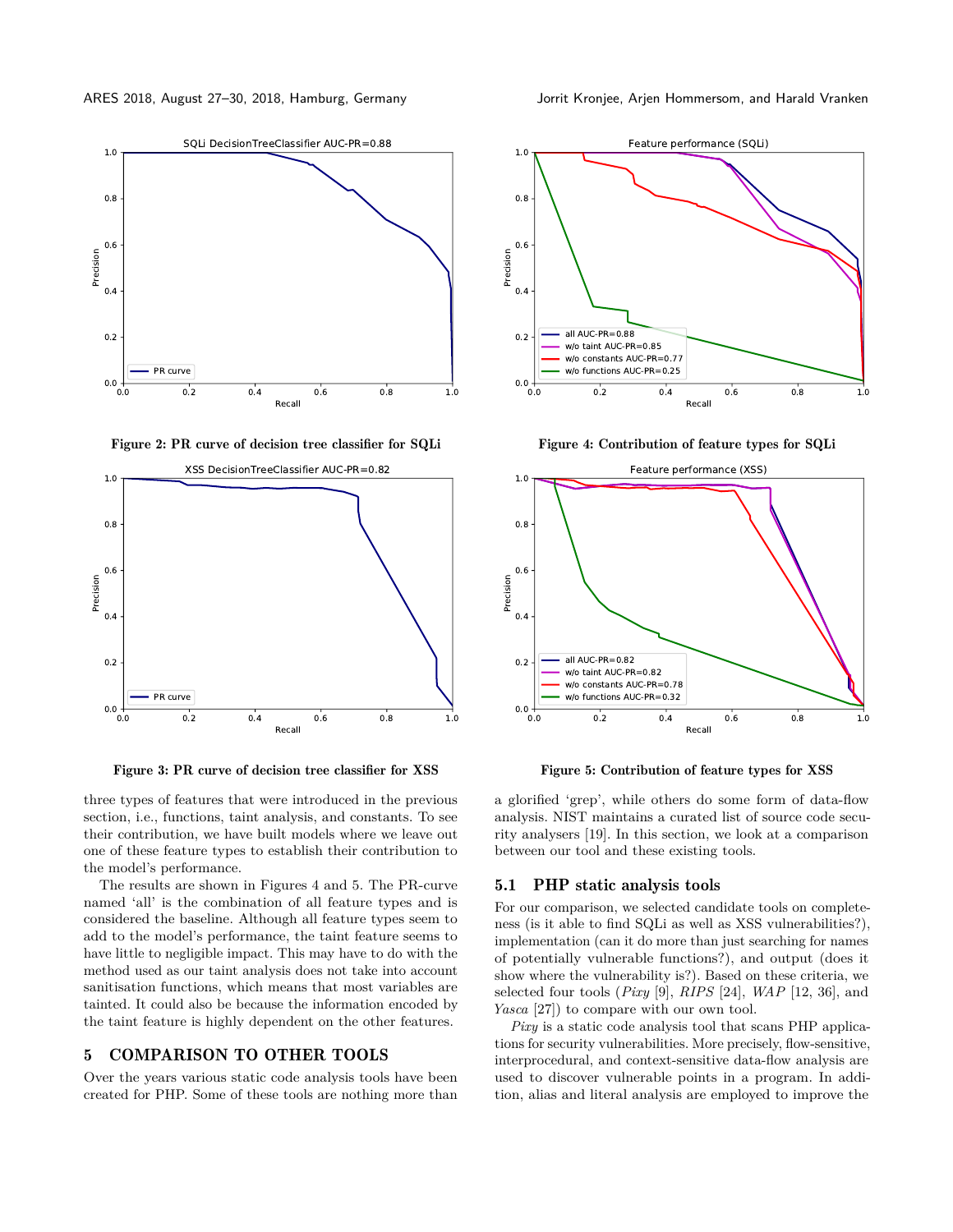Discovering software vulnerabilities using DFA and ML **ARES 2018, August 27-30, 2018, Hamburg**, Germany

correctness and precision of the results. *Pixy* was originally developed by Nenad Jovanonic. The current maintainer is Oliver Klee [\[10\]](#page-10-36), although there has been no active development since 2014. We are using the version with commit ID 3f81106 for our comparison.

*RIPS* is the self-proclaimed most popular static code analysis tool to automatically detect vulnerabilities in PHP applications. By tokenising and parsing all source code files, *RIPS* is able to transform PHP source code into a program model and to detect sensitive sinks that can be tainted by user input during the program flow. Besides the structured output of found vulnerabilities, *RIPS* offers an integrated code audit framework. *RIPS* was originally written by Johannes Dahse and released as open-source software. In 2016, a new and rewritten version of *RIPS* was released as a commercial software product by RIPS Technologies [\[25\]](#page-10-37) to overcome the technical limitations of the open-source version. We only evaluated the open-source version (version 0.55).

As explained in Section 2, *WAP* is a source code static analysis and data mining tool that detects and corrects input validation vulnerabilities in web applications written in PHP by semantically analysing source code. *WAP* was written by Ibéria Medeiros in 2014 and has been part of the OWASP project since 2015. We used version 2.1 for our comparison.

*Yasca* is an open source program written by Michael Scovetta which looks for security vulnerabilities, code quality, performance, and conformance to best practices in program source code. It leverages external open source programs, such as *FindBugs*, *PMD*, *JLint*, *JavaScript Lint*, *PHPLint*, *Cppcheck*, *ClamAV*, *Pixy*, and *RATS* to scan specific file types, and also contains many custom built-in scanners developed for *Yasca*. It can generate reports in HTML and JSON. We used version 3.0.5 for our comparison.

#### 5.2 Preparation

Since none of these tools output probabilities, we will be using an  $F_1$ -score to compare the tools.  $F_1$  can be calculated with

$$
F_1 = 2 \cdot \frac{Prec \cdot Recall}{Prec + Recall}
$$

The  $F_1$ -score is in fact a weighted average over both the vulnerable and the (much larger) non-vulnerable classes.

As our tool does output a probability of the vulnerable class, we determine the threshold that maximises the  $F_1$ score of the classifier's predictions using the tuning set (i.e., beforehand). In other words, if  $Y$  represents the probability of the vulnerable class for the tuning set and we use  $Y > c$ to determine the class label, we will find the threshold  $c$  that maximises the  $F_1$ -score. This threshold  $c$  will then be used to determine the  $F_1$ -score for the test set.

We only used the SAMATE dataset for our evaluation, as we noticed that none of the tools were able to cope with the larger NVD dataset. (Although the number of code snippets taken from the NVD is smaller, as indicated in Section [4.1,](#page-4-3) all dependent files have to be included as well to provide a complete code base.) After the transformation step, the SAMATE dataset consists of 28,268 non-vulnerable lines and

3,904 vulnerable lines for XSS, and 99,338 non-vulnerable lines and 2,736 vulnerable lines for SQLi. Our tool is trained for these experiments with a training set that is extracted from this dataset. The test set is not used during training.

Although all tools report a line number for a vulnerability, not every tool considers the vulnerability to occur in the same place. Some tools, such as *Pixy*, report the vulnerability at the sink, while other tools, such as *RIPS*, report all the lines between source and sink. To do a fair comparison, we decided to only compare files and ignore the line number. Since the SAMATE dataset only contains one vulnerability per file, this does not skew the results.

Some of the tools allow configuration (*Yasca*, for instance, has the possibility to disable or enable plug-ins). We assume that the default configuration generates the best results. We ignored any additional vulnerabilities that are reported other than SQLi and XSS in the results.

# 5.3 Results

Table [5](#page-8-0) shows the results (weighted averages) for the SQLi dataset. It shows that our *WIRECAML* tool scored the best with an  $F_1$ -score of 0.94 with *WAP* and *RIPS* as runner-ups. When looking at the 'vulnerable' class results (Table [6\)](#page-8-0) it becomes clear that both *RIPS* and *WAP* were struggling to find the vulnerable samples. *Yasca* scored extremely low in these results. Upon manual inspection we discovered that *Yasca* reported vulnerabilities in all samples, despite the fact that most of the samples were not vulnerable. This is why *Yasca* has an  $F_1$  score of 0.00 for the non-vulnerable class (Table [7\)](#page-8-0).

Table [8](#page-8-1) shows the results (weighted averages) for the XSS dataset. As we have seen in Section [4.3,](#page-5-2) our classifier scores lower for XSS than for SQLi. This apparently also applies to other tools (see Table [8\)](#page-8-1), and our *WIRECAML* tool still scores the best overall. We note that for the non-vulnerable class *RIPS* scores better (see Table [10\)](#page-8-1). This is because *RIPS* was not able to detect any XSS vulnerabilities at all (hence,  $F_1 = 0.00$  for the vulnerable class in Table [9\)](#page-8-1).

# <span id="page-7-0"></span>6 EVALUATION IN PRACTICE

Given the good results with our dataset, we decided to see if our tool could detect vulnerabilities in some existing opensource software projects. In this section, we discuss the approach for the field experiment and a description of the vulnerability that we found.

### 6.1 Approach

We used the latest versions of the following projects: Joomla! (3.8.3), Kajona (6.2), moodle (3.4), MyBB (1.8.14), ownCloud (10.0.4), phpMyAdmin (4.7.7), Piwigo (2.9.2), Tiki Wiki CMS Groupware (17.1), Typo3 (9.0.0), WordPress (4.9.1), and Zen Cart (1.5.5f).

For each project we trained two decision tree classifiers: one for XSS vulnerabilities and one for SQLi vulnerabilities. The output of our tool was a CSV file containing the file name, line number, and probability for each sample. We used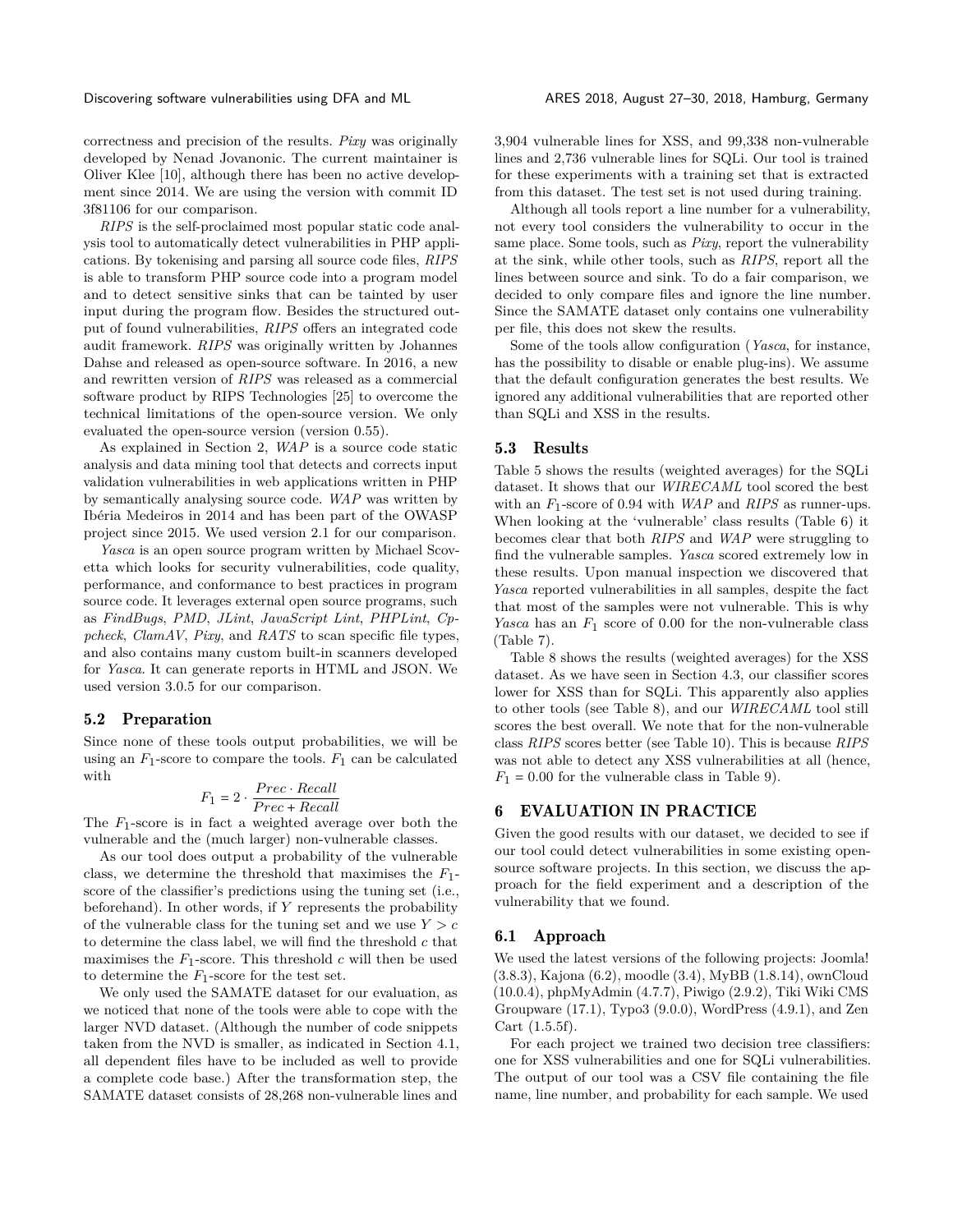<span id="page-8-0"></span>

|                 | Precision | Recall | $F_1$ -score |
|-----------------|-----------|--------|--------------|
| <b>WIRECAML</b> | 0.94      | 0.94   | 0.94         |
| Pixy            | 0.86      | 0.61   | 0.69         |
| <b>RIPS</b>     | 0.83      | 0.80   | 0.82         |
| <b>WAP</b>      | 0.83      | 0.84   | 0.83         |
| Yasca           | 0.01      | 0.10   | 0.02         |

Table 5: Weighted averages (SQLi) (SAMATE SQLi dataset;  $c = 0.97$ )

|                 | Precision Recall |      | $F_1$ -score |
|-----------------|------------------|------|--------------|
| <b>WIRECAML</b> | 0.78             | 0.57 | 0.66         |
| Pixy            | 0.15             | 0.61 | 0.24         |
| <b>RIPS</b>     | 0.14             | 0.21 | 0.17         |
| <b>WAP</b>      | 0.11             | 0.09 | 0.10         |
| Yasca           | 0.10             | 1.00 | 0.18         |

Table 6:  $F_1$ -scores for class 'vulnerable' (SQLi)

|                 | Precision Recall $F_1$ -score |      |      |
|-----------------|-------------------------------|------|------|
| <b>WIRECAML</b> | 0.95                          | 0.98 | 0.97 |
| Pixy            | 0.94                          | 0.61 | 0.74 |
| <b>RIPS</b>     | 0.91                          | 0.87 | 0.89 |
| <b>WAP</b>      | 0.90                          | 0.92 | 0.91 |
| Yasca           | 0.00                          | 0.00 | 0.00 |
|                 |                               |      |      |

Table 7:  $F_1$ -scores for class 'not vulnerable' (SQLi)

this for manual inspection to confirm whether or not they are exploitable.

We ignored the samples where the probability that they are vulnerable is 0. This resulted in 487,548 possible positives. Although this is a lot, it is only 9% of the in total 5,183,277 code lines (non-comment lines of code (NCLOC) as measured by *phploc* [\[3\]](#page-10-38)). During our inspection we started with analysing the samples most likely to be vulnerable. We limited our effort for manual inspection of the possible positives to 3 days, in which we were able to inspect 1,646 samples. Of these, we identified 28 samples as suspicious, originating from Joomla!, moodle, Piwigo, Tiki Wiki CMS Groupware, and Zen Cart. To verify if these were actual vulnerabilities, we installed these projects on a virtual machine running Apache and MySQL, and tried to find a suitable exploit. We limited our effort for this task to 2 days.

We quickly discovered that, even though at first glance input parameters seemed to be taken directly from the web browser, these input parameters were actually being sanitised by a preprocessing function. This was not obvious during manual inspection as the samples themselves were still using the \$\_GET, \$\_POST, and \$\_REQUEST arrays, but these were apparently being overwritten with sanitised versions. This sanitisation could not have been picked up by our tooling, as array operations are not supported yet. After further examination, we discovered that for most samples some form of sanitisation is in place making them false positives, except for one sample of Piwigo.

ARES 2018, August 27–30, 2018, Hamburg, Germany Jorrit Kronjee, Arien Hommersom, and Harald Vranken

<span id="page-8-1"></span>

|                 | Precision | Recall | $F_1$ -score |  |
|-----------------|-----------|--------|--------------|--|
| <b>WIRECAML</b> | 0.79      | 0.71   | 0.71         |  |
| Pixy            | 0.61      | 0.61   | 0.61         |  |
| <b>RIPS</b>     | 0.37      | 0.61   | 0.46         |  |
| <b>WAP</b>      | 0.51      | 0.58   | 0.51         |  |
| Yasca           | 0.24      | 0.25   | 0.24         |  |
| $\ell = -1$     |           |        |              |  |

Table 8: Weighted averages (XSS) (SAMATE XSS dataset;  $c = 0.83$ )

|                 | Precision | Recall | $F_1$ -score |
|-----------------|-----------|--------|--------------|
| <b>WIRECAML</b> | 0.58      | 0.93   | 0.71         |
| Pixy            | 0.50      | 0.51   | 0.51         |
| <b>RIPS</b>     | 0.00      | 0.00   | 0.00         |
| <b>WAP</b>      | 0.36      | 0.12   | 0.18         |
| Yasca           | 0.00      | 0.00   | 0.00         |

| Table 9: $F_1$ -scores for class 'vulnerable' (XSS) |  |
|-----------------------------------------------------|--|
|-----------------------------------------------------|--|

|             | Precision | Recall | $F_1$ -score |
|-------------|-----------|--------|--------------|
| WIRECAML    | 0.93      | 0.57   | 0.70         |
| Pixy        | 0.69      | 0.68   | 0.68         |
| <b>RIPS</b> | 0.61      | 1.00   | 0.76         |
| WAP         | 0.61      | 0.86   | 0.71         |
| Yasca.      | 0.39      | 0.41   | 0.40         |
|             |           |        |              |

Table 10:  $F_1$ -scores for class 'not vulnerable' (XSS)

## 6.2 The Piwigo vulnerability

Piwigo also uses a generic sanitisation mechanism using PHP's addslashes() function, which returns a string with backslashes added before characters that need to be escaped. These characters are: single quote ('), double quote ("), backslash (\), and NUL (0x0). Although addslashes() is often used as a filter to prevent SQL injections, it does not provide complete protection against it.

In listing [1](#page-9-2) we see how input parameter  $\$  POST['tags'] is processed without validation, even though it was sanitised by addslashes() earlier. It is assumed that \$\_POST['tags'] contains an array of integers, and therefore it is not encapsulated within quotes in the SQL query string. This means that we can inject arbitrary SQL code using the POST parameter. For instance, we could send an array with a single element containing the string -1) UNION (SELECT password FROM piwigo\_users for injection. This would create a result set consisting of all the hashed passwords of the users of the system. This result set would then be part of the page output as evident from line 18-22 in listing [1.](#page-9-2)

The security risk of this vulnerability is estimated as low with a  $CVSS<sup>1</sup>$  $CVSS<sup>1</sup>$  $CVSS<sup>1</sup>$  score of 3.8 because exploitation requires the attacker to be authenticated as administrator. We reported the vulnerability to the Piwigo team [\[16\]](#page-10-39), who subsequently

<span id="page-8-2"></span> $^1\mathrm{Common}$  Vulnerability Scoring System (CVSS) is a free and open industry standard for assessing the severity of computer system security vulnerabilities.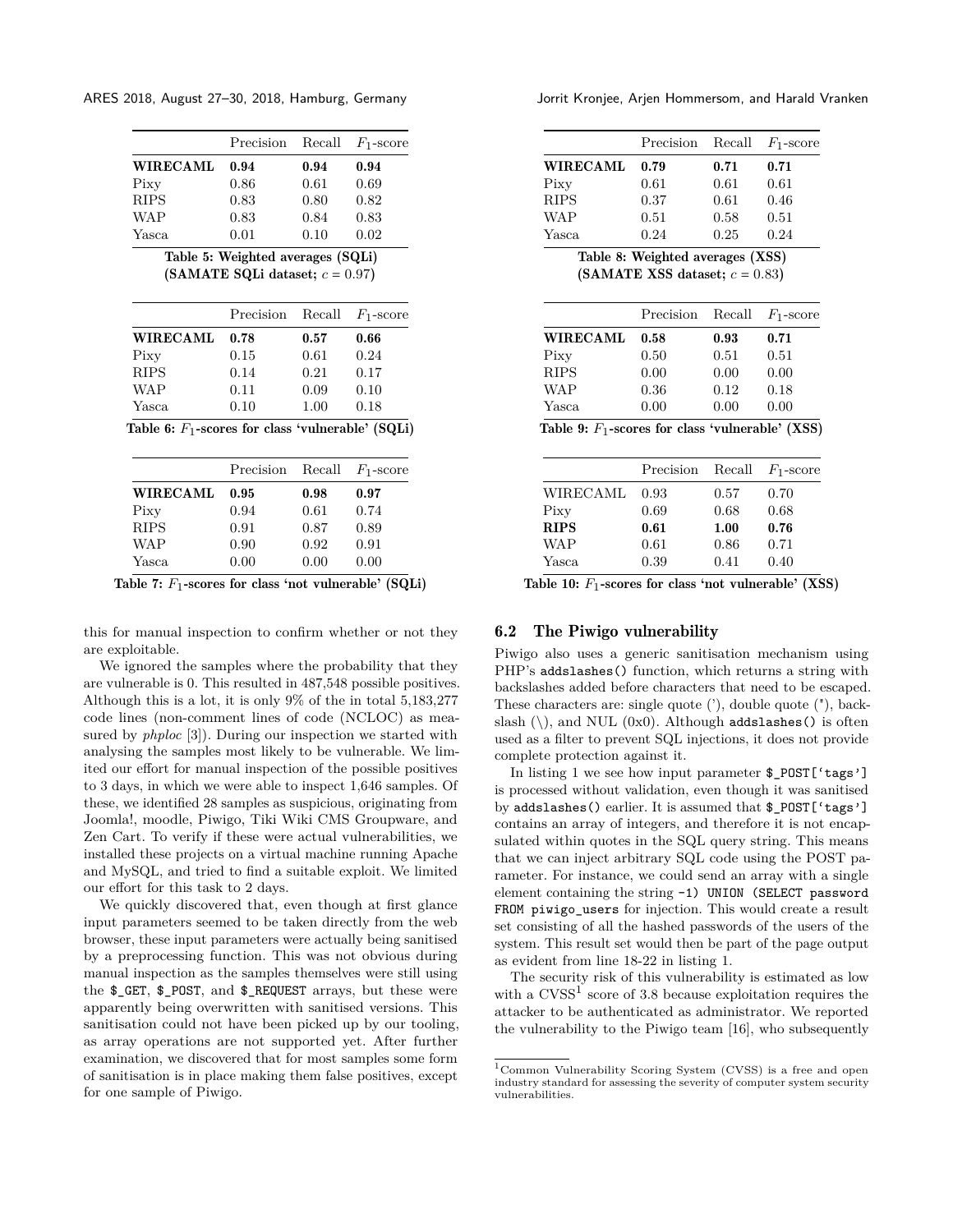Discovering software vulnerabilities using DFA and ML **ARES 2018, August 27-30, 2018, Hamburg**, Germany

```
1 if ( isset ($_POST ['delete']) and isset ($_POST ['tags']))
2 {
3 if (!isset($_POST['confirm_deletion']))
4 {
5 $page ['errors '][] = l10n ('You need to confirm
       deletion ');
6 }
7 else
8 {
9 $query =10 SELECT name
11 FROM '. TAGS_TABLE.'
12 WHERE id IN ('. implode (',', $_POST ['tags ']) .')
13 ;';
14 $tag_names = array_from_query ( $query , 'name ');
15
16 delete_tags ($_POST ['tags']);
17
18 $page ['infos '][] = l10n_dec (
19 'The following tag was deleted', 'The %d
       following tags were deleted ',
20 count ($tag_names)
21 )
22 ... ' : ' implode (', ', $tag_names);
23 }
```
Listing 1: Piwigo tag deletion snippet

released a fix. We also tried a commercial vulnerability scanner, which did not reveal this vulnerability.

## <span id="page-9-0"></span>7 DISCUSSION AND FUTURE WORK

There are several directions for improving our current results. During the evaluation of our tool in practice, as outlined in Section [6,](#page-7-0) it became clear that not being able to recognise array elements in an array is a shortcoming of our tool. For PHP all input from a browser is passed on using predefined, global arrays (\$\_GET, \$\_POST, \$\_REQUEST, \$\_COOKIE, and \$\_SERVER). Not parsing these arrays properly generated many of the false positives we have seen. Jovanovic et al. described how array variables can be tracked [\[9\]](#page-10-32).

Another area of improvement is regular expressions. Regular expressions are commonly used for either validation or sanitisation. Our classifiers flagged lines containing functions related to regular expressions, such as preg\_match() and preg\_replace(). However, in most cases, these regular expressions were formed correctly and could not be exploited. Testing these regular expressions automatically with a set of strings commonly used in SQLi and XSS vulnerabilities and using the results of these tests as extra features, could provide an interesting set of new features.

Up to now, we focused on the manual construction of relevant features. In machine learning, representation (feature) learning has shown promising results [\[2\]](#page-10-40). Comparing such automatically-learned features to the features derived from data-flow analysis would be very interesting.

Besides improving the results, we also aim to generalise our tool to other dynamic languages and to other vulnerabilities. The latter may for instance be achieved by including techniques such as Remote Code Execution and File Inclusion, as reported by Shar et al. [\[28\]](#page-10-18).

During our research, we faced two major challenges: acquiring a suitable dataset with vulnerable and non-vulnerable cases, and evaluating our approach. A significant contribution of our work is the construction of a dataset for training classifiers, using data from the NVD and the SAMATE project. Obtaining patches for the NVD vulnerabilities was a tedious task. We also discovered some issues with the SAMATE dataset: some XSS samples were miscategorised as 'unsafe', and in the SQLi samples the sink was mislabelled. We reported both issues, including patches [\[22,](#page-10-41) [23\]](#page-10-42) to fix them, to the author of the test case generator.

The second challenge is in the evaluation of our approach. Our dataset may contain a sampling bias as it only includes samples from open-source applications. Samples from commercial applications are missing, due to the fact that both the code as well as the vulnerability data of commercial applications are not publicly accessible. Assuming that all application code is available is a general limitation in our approach as an application may use third-party plug-ins and components for which the source code may be unavailable. There is also a bias in the comparison to other tools, as we limited ourselves to freely available open-source versions of SQLi/XSS vulnerability scanners. Considering that commercial tools use sophisticated rule sets, they are likely to score better than their free counterparts. We call upon vendors of commercial vulnerability detection to make statistics about their detection rate public.

# <span id="page-9-1"></span>8 CONCLUSIONS

In this paper, we combine machine learning and static code analysis to detect vulnerable code, focusing on code written in the dynamic programming language PHP. Our results show that using machine learning in combination with features extracted from control-flow graphs and abstract syntax trees is an effective approach for vulnerability detection in dynamic languages, in particular PHP applications.

We applied five basic machine learning methods (decision tree, random forest, logistic regression, naive Bayes, and tree augmented naive Bayes). We observed that they offer similar predictive performance on this problem, where decision tree performed slightly better and naive Bayes performed worse. This suggests that using the right features is more important than the machine learning algorithm that is employed. We show that the most important class features are the usage of certain functions in code snippets. Features related to constants (that may identify sanitisation filters) and taint analysis further boost the performance.

To demonstrate the effectiveness of our approach, we built a tool called *WIRECAML*, and compared our tool to other tools for vulnerability detection in PHP code. For both the SQLi and XSS datasets our tool scored best. Our tool has already shown impact in the real world, as within a limited amount of time, we found a vulnerability in the photo-sharing web application Piwigo. This vulnerability has been reported [\[16\]](#page-10-39) and the Piwigo team has released a fix, which will be included in Piwigo 2.9.3.